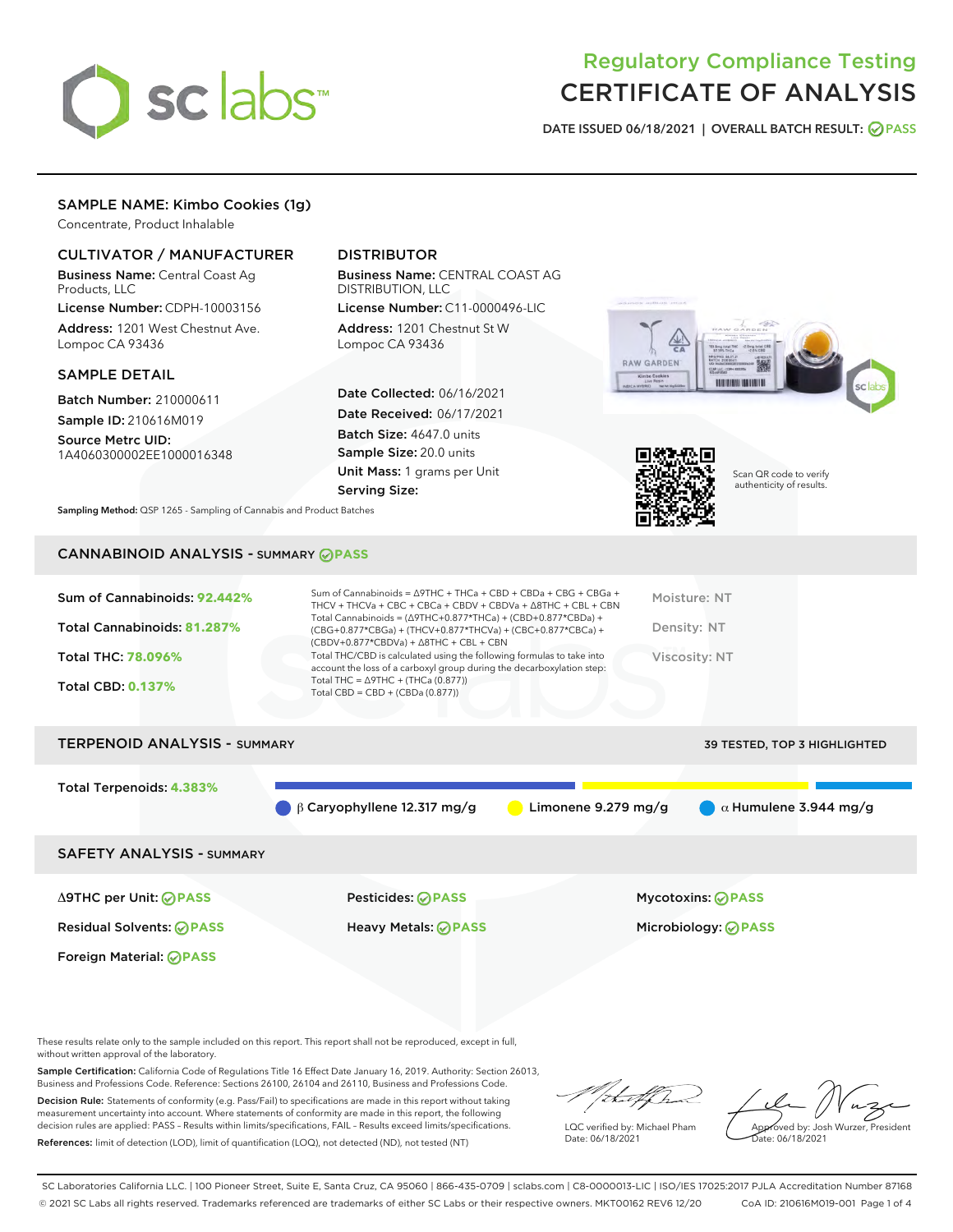



KIMBO COOKIES (1G) | DATE ISSUED 06/18/2021 | OVERALL BATCH RESULT: **● PASS** 

#### CANNABINOID TEST RESULTS - 06/18/2021 2 PASS

Tested by high-performance liquid chromatography with diode-array detection (HPLC-DAD). **Method:** QSP 1157 - Analysis of Cannabinoids by HPLC-DAD

#### TOTAL CANNABINOIDS: **81.287%**

Total Cannabinoids (Total THC) + (Total CBD) + (Total CBG) + (Total THCV) + (Total CBC) + (Total CBDV) + ∆8THC + CBL + CBN

TOTAL THC: **78.096%** Total THC (∆9THC+0.877\*THCa)

TOTAL CBD: **0.137%**

Total CBD (CBD+0.877\*CBDa)

TOTAL CBG: 1.89% Total CBG (CBG+0.877\*CBGa)

TOTAL THCV: 0.353% Total THCV (THCV+0.877\*THCVa)

TOTAL CBC: 0.811% Total CBC (CBC+0.877\*CBCa)

TOTAL CBDV: ND Total CBDV (CBDV+0.877\*CBDVa)

| <b>COMPOUND</b> | LOD/LOQ<br>(mg/g)          | <b>MEASUREMENT</b><br><b>UNCERTAINTY</b><br>(mg/g) | <b>RESULT</b><br>(mg/g) | <b>RESULT</b><br>(%) |
|-----------------|----------------------------|----------------------------------------------------|-------------------------|----------------------|
| <b>THCa</b>     | 0.05/0.14                  | ±22.422                                            | 872.46                  | 87.246               |
| <b>CBGa</b>     | 0.1/0.2                    | ±1.00                                              | 19.2                    | 1.92                 |
| <b>A9THC</b>    | 0.06 / 0.26                | ±0.544                                             | 15.81                   | 1.581                |
| <b>CBCa</b>     | 0.07/0.28                  | ±0.452                                             | 9.25                    | 0.925                |
| <b>THCVa</b>    | 0.07/0.20                  | ±0.192                                             | 4.03                    | 0.403                |
| <b>CBG</b>      | 0.06/0.19                  | ±0.083                                             | 2.11                    | 0.211                |
| <b>CBDa</b>     | 0.02/0.19                  | ±0.046                                             | 1.56                    | 0.156                |
| A8THC           | 0.1/0.4                    | N/A                                                | <b>ND</b>               | <b>ND</b>            |
| <b>THCV</b>     | 0.1/0.2                    | N/A                                                | <b>ND</b>               | <b>ND</b>            |
| <b>CBD</b>      | 0.07/0.29                  | N/A                                                | <b>ND</b>               | <b>ND</b>            |
| <b>CBDV</b>     | 0.04/0.15                  | N/A                                                | <b>ND</b>               | <b>ND</b>            |
| <b>CBDVa</b>    | 0.03/0.53                  | N/A                                                | <b>ND</b>               | <b>ND</b>            |
| <b>CBL</b>      | 0.06 / 0.24                | N/A                                                | <b>ND</b>               | <b>ND</b>            |
| <b>CBN</b>      | 0.1/0.3                    | N/A                                                | <b>ND</b>               | <b>ND</b>            |
| <b>CBC</b>      | 0.2 / 0.5                  | N/A                                                | <b>ND</b>               | <b>ND</b>            |
|                 | <b>SUM OF CANNABINOIDS</b> | 924.42 mg/g                                        | 92.442%                 |                      |

#### **UNIT MASS: 1 grams per Unit**

| ∆9THC per Unit                         | 1120 per-package limit     | <b>PASS</b><br>15.81 mg/unit |  |
|----------------------------------------|----------------------------|------------------------------|--|
| <b>Total THC per Unit</b>              |                            | 780.96 mg/unit               |  |
| <b>CBD per Unit</b>                    |                            | <b>ND</b>                    |  |
| <b>Total CBD per Unit</b>              |                            | $1.37$ mg/unit               |  |
| <b>Sum of Cannabinoids</b><br>per Unit |                            | 924.42 mg/unit               |  |
| <b>Total Cannabinoids</b><br>per Unit  |                            | 812.87 mg/unit               |  |
| <b>MOISTURE TEST RESULT</b>            | <b>DENSITY TEST RESULT</b> | <b>VISCOSITY TEST RESULT</b> |  |

Not Tested

**MOISTURE TEST RESULT**

Not Tested

Not Tested

#### TERPENOID TEST RESULTS - 06/18/2021

Terpene analysis utilizing gas chromatography-flame ionization detection (GC-FID). **Method:** QSP 1192 - Analysis of Terpenoids by GC-FID

| <b>COMPOUND</b>         | LOD/LOQ<br>(mg/g) | <b>MEASUREMENT</b><br><b>UNCERTAINTY</b><br>(mg/g) | <b>RESULT</b><br>(mg/g)                         | <b>RESULT</b><br>(%) |
|-------------------------|-------------------|----------------------------------------------------|-------------------------------------------------|----------------------|
| $\beta$ Caryophyllene   | 0.004 / 0.012     | ±0.4385                                            | 12.317                                          | 1.2317               |
| Limonene                | 0.005 / 0.016     | ±0.1327                                            | 9.279                                           | 0.9279               |
| $\alpha$ Humulene       | 0.009 / 0.029     | ±0.1266                                            | 3.944                                           | 0.3944               |
| <b>Myrcene</b>          | 0.008 / 0.025     | ±0.0420                                            | 3.254                                           | 0.3254               |
| Linalool                | 0.009 / 0.032     | ±0.1081                                            | 2.845                                           | 0.2845               |
| Ocimene                 | 0.011 / 0.038     | ±0.0476                                            | 1.484                                           | 0.1484               |
| Fenchol                 | 0.010 / 0.034     | ±0.0553                                            | 1.428                                           | 0.1428               |
| Guaiol                  | 0.009 / 0.030     | ±0.0635                                            | 1.346                                           | 0.1346               |
| <b>Terpineol</b>        | 0.016 / 0.055     | ±0.0774                                            | 1.260                                           | 0.1260               |
| Terpinolene             | 0.008 / 0.026     | ±0.0240                                            | 1.169                                           | 0.1169               |
| $\beta$ Pinene          | 0.004 / 0.014     | ±0.0129                                            | 1.121                                           | 0.1121               |
| trans-ß-Farnesene       | 0.008 / 0.025     | ±0.0368                                            | 1.037                                           | 0.1037               |
| $\alpha$ Bisabolol      | 0.008 / 0.026     | ±0.0419                                            | 0.784                                           | 0.0784               |
| $\alpha$ Pinene         | 0.005 / 0.017     | ±0.0061                                            | 0.705                                           | 0.0705               |
| Caryophyllene<br>Oxide  | 0.010 / 0.033     | ±0.0213                                            | 0.462                                           | 0.0462               |
| Nerolidol               | 0.009 / 0.028     | ±0.0231                                            | 0.367                                           | 0.0367               |
| Borneol                 | 0.005 / 0.016     | ±0.0131                                            | 0.313                                           | 0.0313               |
| Fenchone                | 0.009 / 0.028     | ±0.0051                                            | 0.175                                           | 0.0175               |
| Camphene                | 0.005 / 0.015     | ±0.0015                                            | 0.128                                           | 0.0128               |
| Valencene               | 0.009 / 0.030     | ±0.0083                                            | 0.120                                           | 0.0120               |
| $\alpha$ Cedrene        | 0.005 / 0.016     | ±0.0032                                            | 0.105                                           | 0.0105               |
| Sabinene Hydrate        | 0.006 / 0.022     | ±0.0018                                            | 0.046                                           | 0.0046               |
| $\alpha$ Phellandrene   | 0.006 / 0.020     | ±0.0005                                            | 0.039                                           | 0.0039               |
| 3 Carene                | 0.005 / 0.018     | ±0.0005                                            | 0.034                                           | 0.0034               |
| $\alpha$ Terpinene      | 0.005 / 0.017     | ±0.0004                                            | 0.028                                           | 0.0028               |
| Eucalyptol              | 0.006 / 0.018     | ±0.0005                                            | 0.021                                           | 0.0021               |
| $\gamma$ Terpinene      | 0.006 / 0.018     | ±0.0003                                            | 0.019                                           | 0.0019               |
| Sabinene                | 0.004 / 0.014     | N/A                                                | <loq< th=""><th><loq< th=""></loq<></th></loq<> | <loq< th=""></loq<>  |
| Isoborneol              | 0.004 / 0.012     | N/A                                                | <loq< th=""><th><loq< th=""></loq<></th></loq<> | <loq< th=""></loq<>  |
| p-Cymene                | 0.005 / 0.016     | N/A                                                | <b>ND</b>                                       | <b>ND</b>            |
| (-)-Isopulegol          | 0.005 / 0.016     | N/A                                                | ND                                              | ND                   |
| Camphor                 | 0.006 / 0.019     | N/A                                                | <b>ND</b>                                       | <b>ND</b>            |
| Menthol                 | 0.008 / 0.025     | N/A                                                | <b>ND</b>                                       | <b>ND</b>            |
| Nerol                   | 0.003 / 0.011     | N/A                                                | ND                                              | ND                   |
| Citronellol             | 0.003 / 0.010     | N/A                                                | ND                                              | ND                   |
| R-(+)-Pulegone          | 0.003 / 0.011     | N/A                                                | ND                                              | ND                   |
| Geraniol                | 0.002 / 0.007     | N/A                                                | ND                                              | ND                   |
| <b>Geranyl Acetate</b>  | 0.004 / 0.014     | N/A                                                | ND                                              | ND                   |
| Cedrol                  | 0.008 / 0.027     | N/A                                                | ND                                              | ND                   |
| <b>TOTAL TERPENOIDS</b> |                   |                                                    | 43.830 mg/g                                     | 4.383%               |

SC Laboratories California LLC. | 100 Pioneer Street, Suite E, Santa Cruz, CA 95060 | 866-435-0709 | sclabs.com | C8-0000013-LIC | ISO/IES 17025:2017 PJLA Accreditation Number 87168 © 2021 SC Labs all rights reserved. Trademarks referenced are trademarks of either SC Labs or their respective owners. MKT00162 REV6 12/20 CoA ID: 210616M019-001 Page 2 of 4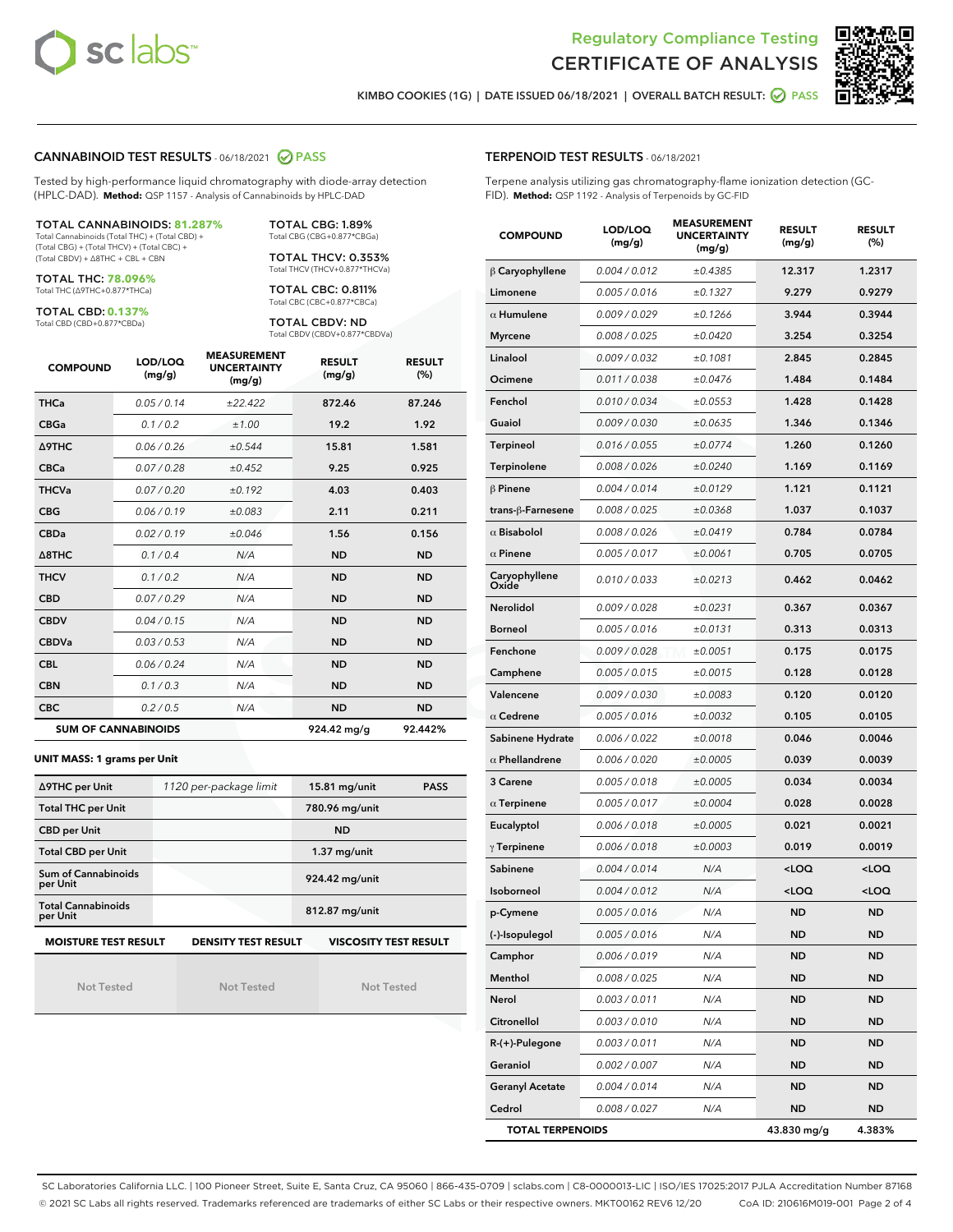



KIMBO COOKIES (1G) | DATE ISSUED 06/18/2021 | OVERALL BATCH RESULT:  $\bigotimes$  PASS

## CATEGORY 1 PESTICIDE TEST RESULTS - 06/18/2021 2 PASS

Pesticide and plant growth regulator analysis utilizing high-performance liquid chromatography-mass spectrometry (HPLC-MS) or gas chromatography-mass spectrometry (GC-MS). \*GC-MS utilized where indicated. **Method:** QSP 1212 - Analysis of Pesticides and Mycotoxins by LC-MS or QSP 1213 - Analysis of Pesticides by GC-MS

| <b>Aldicarb</b><br>0.03 / 0.08<br><b>ND</b><br>$\ge$ LOD<br>N/A<br><b>PASS</b><br>Carbofuran<br>0.02/0.05<br>$\ge$ LOD<br>N/A<br><b>ND</b><br><b>PASS</b><br>Chlordane*<br>0.03 / 0.08<br><b>ND</b><br>$>$ LOD<br>N/A<br><b>PASS</b><br>0.03/0.10<br><b>ND</b><br><b>PASS</b><br>Chlorfenapyr*<br>$\ge$ LOD<br>N/A<br>0.02 / 0.06<br>N/A<br><b>ND</b><br><b>PASS</b><br>Chlorpyrifos<br>$\ge$ LOD<br>0.02 / 0.07<br>N/A<br><b>ND</b><br><b>PASS</b><br>Coumaphos<br>$>$ LOD<br>Daminozide<br>0.02 / 0.07<br>$\ge$ LOD<br>N/A<br><b>ND</b><br><b>PASS</b><br><b>DDVP</b><br>0.03/0.09<br>$\ge$ LOD<br>N/A<br><b>ND</b><br><b>PASS</b><br>(Dichlorvos)<br>Dimethoate<br><b>ND</b><br><b>PASS</b><br>0.03 / 0.08<br>$>$ LOD<br>N/A<br>0.03/0.10<br>Ethoprop(hos)<br>$\ge$ LOD<br>N/A<br><b>ND</b><br><b>PASS</b><br>0.02 / 0.06<br>$\ge$ LOD<br>N/A<br><b>ND</b><br><b>PASS</b><br>Etofenprox<br>Fenoxycarb<br>0.03 / 0.08<br>$>$ LOD<br>N/A<br><b>ND</b><br><b>PASS</b><br>0.03 / 0.08<br><b>ND</b><br><b>PASS</b><br>Fipronil<br>$\ge$ LOD<br>N/A<br>Imazalil<br>0.02 / 0.06<br>$>$ LOD<br>N/A<br><b>ND</b><br><b>PASS</b><br>0.02 / 0.07<br>Methiocarb<br>N/A<br><b>ND</b><br>$>$ LOD<br><b>PASS</b><br>Methyl<br>0.03/0.10<br>$\ge$ LOD<br>N/A<br><b>ND</b><br><b>PASS</b><br>parathion<br>0.03/0.09<br>$\ge$ LOD<br>N/A<br><b>ND</b><br><b>PASS</b><br><b>Mevinphos</b><br>Paclobutrazol<br>0.02 / 0.05<br>$\ge$ LOD<br>N/A<br><b>ND</b><br><b>PASS</b><br>0.03/0.09<br>N/A<br>$\ge$ LOD<br><b>ND</b><br><b>PASS</b><br>Propoxur<br>0.03 / 0.08<br><b>ND</b><br><b>PASS</b><br>Spiroxamine<br>$\ge$ LOD<br>N/A<br><b>PASS</b><br>Thiacloprid<br>0.03/0.10<br>$\ge$ LOD<br>N/A<br><b>ND</b> | <b>COMPOUND</b> | LOD/LOQ<br>$(\mu g/g)$ | <b>ACTION</b><br>LIMIT<br>$(\mu g/g)$ | <b>MEASUREMENT</b><br><b>UNCERTAINTY</b><br>$(\mu g/g)$ | <b>RESULT</b><br>$(\mu g/g)$ | <b>RESULT</b> |
|----------------------------------------------------------------------------------------------------------------------------------------------------------------------------------------------------------------------------------------------------------------------------------------------------------------------------------------------------------------------------------------------------------------------------------------------------------------------------------------------------------------------------------------------------------------------------------------------------------------------------------------------------------------------------------------------------------------------------------------------------------------------------------------------------------------------------------------------------------------------------------------------------------------------------------------------------------------------------------------------------------------------------------------------------------------------------------------------------------------------------------------------------------------------------------------------------------------------------------------------------------------------------------------------------------------------------------------------------------------------------------------------------------------------------------------------------------------------------------------------------------------------------------------------------------------------------------------------------------------------------------------------------------------------------------------------|-----------------|------------------------|---------------------------------------|---------------------------------------------------------|------------------------------|---------------|
|                                                                                                                                                                                                                                                                                                                                                                                                                                                                                                                                                                                                                                                                                                                                                                                                                                                                                                                                                                                                                                                                                                                                                                                                                                                                                                                                                                                                                                                                                                                                                                                                                                                                                              |                 |                        |                                       |                                                         |                              |               |
|                                                                                                                                                                                                                                                                                                                                                                                                                                                                                                                                                                                                                                                                                                                                                                                                                                                                                                                                                                                                                                                                                                                                                                                                                                                                                                                                                                                                                                                                                                                                                                                                                                                                                              |                 |                        |                                       |                                                         |                              |               |
|                                                                                                                                                                                                                                                                                                                                                                                                                                                                                                                                                                                                                                                                                                                                                                                                                                                                                                                                                                                                                                                                                                                                                                                                                                                                                                                                                                                                                                                                                                                                                                                                                                                                                              |                 |                        |                                       |                                                         |                              |               |
|                                                                                                                                                                                                                                                                                                                                                                                                                                                                                                                                                                                                                                                                                                                                                                                                                                                                                                                                                                                                                                                                                                                                                                                                                                                                                                                                                                                                                                                                                                                                                                                                                                                                                              |                 |                        |                                       |                                                         |                              |               |
|                                                                                                                                                                                                                                                                                                                                                                                                                                                                                                                                                                                                                                                                                                                                                                                                                                                                                                                                                                                                                                                                                                                                                                                                                                                                                                                                                                                                                                                                                                                                                                                                                                                                                              |                 |                        |                                       |                                                         |                              |               |
|                                                                                                                                                                                                                                                                                                                                                                                                                                                                                                                                                                                                                                                                                                                                                                                                                                                                                                                                                                                                                                                                                                                                                                                                                                                                                                                                                                                                                                                                                                                                                                                                                                                                                              |                 |                        |                                       |                                                         |                              |               |
|                                                                                                                                                                                                                                                                                                                                                                                                                                                                                                                                                                                                                                                                                                                                                                                                                                                                                                                                                                                                                                                                                                                                                                                                                                                                                                                                                                                                                                                                                                                                                                                                                                                                                              |                 |                        |                                       |                                                         |                              |               |
|                                                                                                                                                                                                                                                                                                                                                                                                                                                                                                                                                                                                                                                                                                                                                                                                                                                                                                                                                                                                                                                                                                                                                                                                                                                                                                                                                                                                                                                                                                                                                                                                                                                                                              |                 |                        |                                       |                                                         |                              |               |
|                                                                                                                                                                                                                                                                                                                                                                                                                                                                                                                                                                                                                                                                                                                                                                                                                                                                                                                                                                                                                                                                                                                                                                                                                                                                                                                                                                                                                                                                                                                                                                                                                                                                                              |                 |                        |                                       |                                                         |                              |               |
|                                                                                                                                                                                                                                                                                                                                                                                                                                                                                                                                                                                                                                                                                                                                                                                                                                                                                                                                                                                                                                                                                                                                                                                                                                                                                                                                                                                                                                                                                                                                                                                                                                                                                              |                 |                        |                                       |                                                         |                              |               |
|                                                                                                                                                                                                                                                                                                                                                                                                                                                                                                                                                                                                                                                                                                                                                                                                                                                                                                                                                                                                                                                                                                                                                                                                                                                                                                                                                                                                                                                                                                                                                                                                                                                                                              |                 |                        |                                       |                                                         |                              |               |
|                                                                                                                                                                                                                                                                                                                                                                                                                                                                                                                                                                                                                                                                                                                                                                                                                                                                                                                                                                                                                                                                                                                                                                                                                                                                                                                                                                                                                                                                                                                                                                                                                                                                                              |                 |                        |                                       |                                                         |                              |               |
|                                                                                                                                                                                                                                                                                                                                                                                                                                                                                                                                                                                                                                                                                                                                                                                                                                                                                                                                                                                                                                                                                                                                                                                                                                                                                                                                                                                                                                                                                                                                                                                                                                                                                              |                 |                        |                                       |                                                         |                              |               |
|                                                                                                                                                                                                                                                                                                                                                                                                                                                                                                                                                                                                                                                                                                                                                                                                                                                                                                                                                                                                                                                                                                                                                                                                                                                                                                                                                                                                                                                                                                                                                                                                                                                                                              |                 |                        |                                       |                                                         |                              |               |
|                                                                                                                                                                                                                                                                                                                                                                                                                                                                                                                                                                                                                                                                                                                                                                                                                                                                                                                                                                                                                                                                                                                                                                                                                                                                                                                                                                                                                                                                                                                                                                                                                                                                                              |                 |                        |                                       |                                                         |                              |               |
|                                                                                                                                                                                                                                                                                                                                                                                                                                                                                                                                                                                                                                                                                                                                                                                                                                                                                                                                                                                                                                                                                                                                                                                                                                                                                                                                                                                                                                                                                                                                                                                                                                                                                              |                 |                        |                                       |                                                         |                              |               |
|                                                                                                                                                                                                                                                                                                                                                                                                                                                                                                                                                                                                                                                                                                                                                                                                                                                                                                                                                                                                                                                                                                                                                                                                                                                                                                                                                                                                                                                                                                                                                                                                                                                                                              |                 |                        |                                       |                                                         |                              |               |
|                                                                                                                                                                                                                                                                                                                                                                                                                                                                                                                                                                                                                                                                                                                                                                                                                                                                                                                                                                                                                                                                                                                                                                                                                                                                                                                                                                                                                                                                                                                                                                                                                                                                                              |                 |                        |                                       |                                                         |                              |               |
|                                                                                                                                                                                                                                                                                                                                                                                                                                                                                                                                                                                                                                                                                                                                                                                                                                                                                                                                                                                                                                                                                                                                                                                                                                                                                                                                                                                                                                                                                                                                                                                                                                                                                              |                 |                        |                                       |                                                         |                              |               |
|                                                                                                                                                                                                                                                                                                                                                                                                                                                                                                                                                                                                                                                                                                                                                                                                                                                                                                                                                                                                                                                                                                                                                                                                                                                                                                                                                                                                                                                                                                                                                                                                                                                                                              |                 |                        |                                       |                                                         |                              |               |
|                                                                                                                                                                                                                                                                                                                                                                                                                                                                                                                                                                                                                                                                                                                                                                                                                                                                                                                                                                                                                                                                                                                                                                                                                                                                                                                                                                                                                                                                                                                                                                                                                                                                                              |                 |                        |                                       |                                                         |                              |               |

#### CATEGORY 2 PESTICIDE TEST RESULTS - 06/18/2021 @ PASS

| <b>COMPOUND</b>          | LOD/LOO<br>$(\mu g/g)$ | <b>ACTION</b><br>LIMIT<br>$(\mu g/g)$ | <b>MEASUREMENT</b><br><b>UNCERTAINTY</b><br>$(\mu g/g)$ | <b>RESULT</b><br>$(\mu g/g)$ | <b>RESULT</b> |
|--------------------------|------------------------|---------------------------------------|---------------------------------------------------------|------------------------------|---------------|
| Abamectin                | 0.03/0.10              | 0.1                                   | N/A                                                     | <b>ND</b>                    | <b>PASS</b>   |
| Acephate                 | 0.02/0.07              | 0.1                                   | N/A                                                     | <b>ND</b>                    | <b>PASS</b>   |
| Acequinocyl              | 0.02/0.07              | 0.1                                   | N/A                                                     | <b>ND</b>                    | <b>PASS</b>   |
| Acetamiprid              | 0.02/0.05              | 0.1                                   | N/A                                                     | <b>ND</b>                    | <b>PASS</b>   |
| Azoxystrobin             | 0.02/0.07              | 0.1                                   | N/A                                                     | <b>ND</b>                    | <b>PASS</b>   |
| <b>Bifenazate</b>        | 0.01 / 0.04            | 0.1                                   | N/A                                                     | <b>ND</b>                    | <b>PASS</b>   |
| <b>Bifenthrin</b>        | 0.02 / 0.05            | 3                                     | N/A                                                     | <b>ND</b>                    | <b>PASS</b>   |
| <b>Boscalid</b>          | 0.03/0.09              | 0.1                                   | N/A                                                     | <b>ND</b>                    | <b>PASS</b>   |
| Captan                   | 0.19/0.57              | 0.7                                   | N/A                                                     | <b>ND</b>                    | <b>PASS</b>   |
| Carbaryl                 | 0.02/0.06              | 0.5                                   | N/A                                                     | <b>ND</b>                    | <b>PASS</b>   |
| Chlorantranilip-<br>role | 0.04/0.12              | 10                                    | N/A                                                     | <b>ND</b>                    | <b>PASS</b>   |
| Clofentezine             | 0.03/0.09              | 0.1                                   | N/A                                                     | <b>ND</b>                    | <b>PASS</b>   |

| <b>COMPOUND</b>               | LOD/LOQ<br>(µg/g) | <b>ACTION</b><br>LIMIT<br>(µg/g) | <b>MEASUREMENT</b><br><b>UNCERTAINTY</b><br>(µg/g) | <b>RESULT</b><br>(µg/g) | <b>RESULT</b> |
|-------------------------------|-------------------|----------------------------------|----------------------------------------------------|-------------------------|---------------|
| Cyfluthrin                    | 0.12 / 0.38       | $\overline{c}$                   | N/A                                                | <b>ND</b>               | <b>PASS</b>   |
| Cypermethrin                  | 0.11/0.32         | 1                                | N/A                                                | <b>ND</b>               | <b>PASS</b>   |
| <b>Diazinon</b>               | 0.02 / 0.05       | 0.1                              | N/A                                                | <b>ND</b>               | <b>PASS</b>   |
| Dimethomorph                  | 0.03 / 0.09       | 2                                | N/A                                                | <b>ND</b>               | <b>PASS</b>   |
| Etoxazole                     | 0.02 / 0.06       | 0.1                              | N/A                                                | <b>ND</b>               | <b>PASS</b>   |
| Fenhexamid                    | 0.03 / 0.09       | 0.1                              | N/A                                                | <b>ND</b>               | <b>PASS</b>   |
| Fenpyroximate                 | 0.02 / 0.06       | 0.1                              | N/A                                                | <b>ND</b>               | <b>PASS</b>   |
| Flonicamid                    | 0.03 / 0.10       | 0.1                              | N/A                                                | <b>ND</b>               | <b>PASS</b>   |
| Fludioxonil                   | 0.03/0.10         | 0.1                              | N/A                                                | <b>ND</b>               | <b>PASS</b>   |
| Hexythiazox                   | 0.02 / 0.07       | 0.1                              | N/A                                                | <b>ND</b>               | <b>PASS</b>   |
| Imidacloprid                  | 0.04 / 0.11       | 5                                | N/A                                                | <b>ND</b>               | <b>PASS</b>   |
| Kresoxim-methyl               | 0.02 / 0.07       | 0.1                              | N/A                                                | <b>ND</b>               | <b>PASS</b>   |
| <b>Malathion</b>              | 0.03 / 0.09       | 0.5                              | N/A                                                | <b>ND</b>               | <b>PASS</b>   |
| Metalaxyl                     | 0.02 / 0.07       | $\overline{c}$                   | N/A                                                | <b>ND</b>               | <b>PASS</b>   |
| Methomyl                      | 0.03 / 0.10       | 1                                | N/A                                                | <b>ND</b>               | <b>PASS</b>   |
| Myclobutanil                  | 0.03/0.09         | 0.1                              | N/A                                                | <b>ND</b>               | <b>PASS</b>   |
| Naled                         | 0.02 / 0.07       | 0.1                              | N/A                                                | <b>ND</b>               | <b>PASS</b>   |
| Oxamyl                        | 0.04 / 0.11       | 0.5                              | N/A                                                | <b>ND</b>               | <b>PASS</b>   |
| Pentachloronitro-<br>benzene* | 0.03/0.09         | 0.1                              | N/A                                                | <b>ND</b>               | <b>PASS</b>   |
| Permethrin                    | 0.04 / 0.12       | 0.5                              | N/A                                                | <b>ND</b>               | <b>PASS</b>   |
| Phosmet                       | 0.03 / 0.10       | 0.1                              | N/A                                                | <b>ND</b>               | <b>PASS</b>   |
| Piperonylbu-<br>toxide        | 0.02 / 0.07       | 3                                | N/A                                                | <b>ND</b>               | <b>PASS</b>   |
| Prallethrin                   | 0.03 / 0.08       | 0.1                              | N/A                                                | <b>ND</b>               | <b>PASS</b>   |
| Propiconazole                 | 0.02 / 0.07       | 0.1                              | N/A                                                | <b>ND</b>               | <b>PASS</b>   |
| Pyrethrins                    | 0.04 / 0.12       | 0.5                              | N/A                                                | <b>ND</b>               | <b>PASS</b>   |
| Pyridaben                     | 0.02 / 0.07       | 0.1                              | N/A                                                | <b>ND</b>               | <b>PASS</b>   |
| Spinetoram                    | 0.02 / 0.07       | 0.1                              | N/A                                                | <b>ND</b>               | <b>PASS</b>   |
| Spinosad                      | 0.02 / 0.07       | 0.1                              | N/A                                                | <b>ND</b>               | <b>PASS</b>   |
| Spiromesifen                  | 0.02 / 0.05       | 0.1                              | N/A                                                | <b>ND</b>               | <b>PASS</b>   |
| Spirotetramat                 | 0.02 / 0.06       | 0.1                              | N/A                                                | <b>ND</b>               | <b>PASS</b>   |
| Tebuconazole                  | 0.02 / 0.07       | 0.1                              | N/A                                                | <b>ND</b>               | <b>PASS</b>   |
| Thiamethoxam                  | 0.03 / 0.10       | 5                                | N/A                                                | <b>ND</b>               | <b>PASS</b>   |
| Trifloxystrobin               | 0.03 / 0.08       | 0.1                              | N/A                                                | <b>ND</b>               | <b>PASS</b>   |

SC Laboratories California LLC. | 100 Pioneer Street, Suite E, Santa Cruz, CA 95060 | 866-435-0709 | sclabs.com | C8-0000013-LIC | ISO/IES 17025:2017 PJLA Accreditation Number 87168 © 2021 SC Labs all rights reserved. Trademarks referenced are trademarks of either SC Labs or their respective owners. MKT00162 REV6 12/20 CoA ID: 210616M019-001 Page 3 of 4